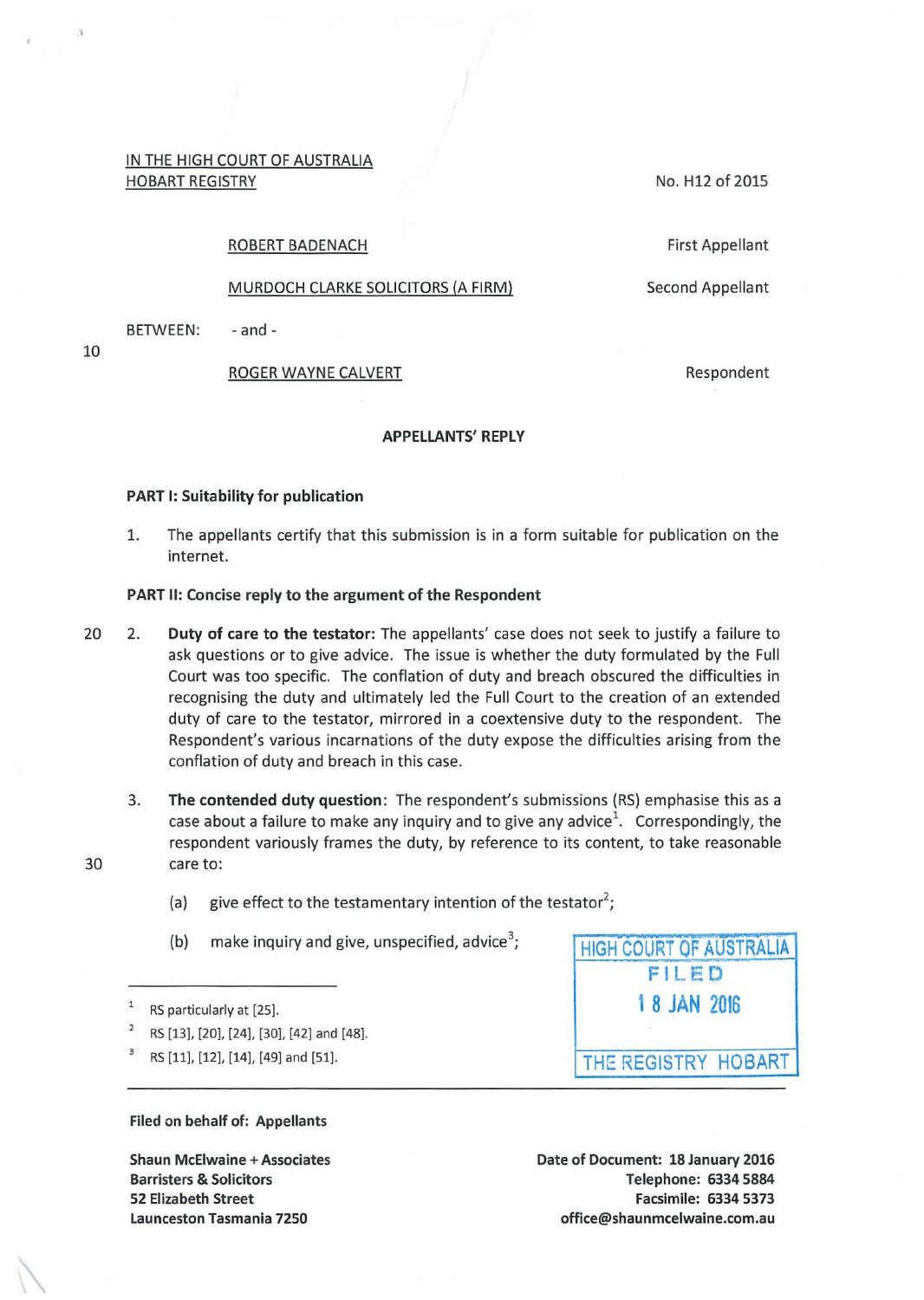- (c) give effect to the testamentary intention of the testator by making inquiries and by giving unspecified advice<sup>4</sup>; and
- (d) give effect to the testamentary intention of the testator by giving advice to consider an *inter vivos* transaction to defeat any claim by the daughter<sup>5</sup>.
- 4. The respondent's formulation of duty (a) erroneously assumes that the testator would only have chosen one of several options which were open. Duty (b) is incomplete. It is not simply a duty to inquire and then to give some unspecified advice. It must, as the respondent accepts<sup>6</sup> include a range of advice; some of it inimical to his economic interests.
- 10 5. Duty (c) is an amalgamation of (a) and (b). But it is unrealistic to constrict the role of the solicitor to giving advice only in the form of pallid options. A client will very frequently ask for advice about all options and how they might, but sometimes how they *should* be exercised. Moreover, there is often a very fine line between advice that the client 'should' take and advice that the client 'should consider' taking.
	- 6. There is no question that the Appellants owed a duty of care to the testator; the issue is what did its content require?<sup>7</sup>
	- 7. Duty (d) is the most specific example of the conflation error; it selectively focuses upon the chain of circumstances which the respondent contends caused him loss in the events as they did occur.
- 20 8. **U.S. Authorities:** It is unproductive to embark upon an excursion into the disparate United States jurisprudence, for three reasons. First, the position in California as exampled in *Heyer v Flaig*<sup>8</sup> and *Bucquet v Livingston*<sup>9</sup>, depends on a balancing of six factors including the moral blame which is attached to the lawyer's conduct and a policy of preventing future harm<sup>10</sup>. Secondly, there is no uniformity of approach as between the States. New York<sup>11</sup>, Texas<sup>12</sup> and Maryland<sup>13</sup> do not generally permit recovery by disappointed non-client beneficiaries<sup>14</sup>. Thirdly, some States, specifically Ohio, limit the right of action to the direct consequences *"of the lawyer's professional*

È

- <sup>10</sup>**Hever v Flaig at 228, Bucquet v Livingston at 921.**
- <sup>11</sup> Victor v Goldman 344 NYS 2d 672 (1973), 351 NYS 2d 956 (1974) affirmed 351 NYS 2d 956 (1974), District of Columbia Court of Appeals.
- $12$  Barcelo v Elliott 923 SW 2d 575 (1996).
- <sup>13</sup> Noble v Bruce 349 Md 730 (1998).
- <sup>14</sup> Generally, on the position in the United States see Prosser, Wade and Schwartz's *Torts, Cases and Materials*  $(13^{th}$  ed) (2015) at 434-437, The Law of Torts by Dan Dobbs (2000) at 1396-1398; and Mortensen: Solicitors' Will-Making Duties (2002) 26 MULR 60.

<sup>4</sup>RS [24] and [48].

 $5$  RS [58].

 $^{6}$  RS [48].

 $\overline{7}$ Vairy v Wyong Shire Council (2005) 223 CLR 422 at [58-64], Gummow J.

 $8$  70 Cal 2d 223 (1969).

<sup>&</sup>lt;sup>9</sup> 57 Cal App 3d 914 (1976). A case involving no conflict between testator and beneficiaries and in that respect like **Hill**.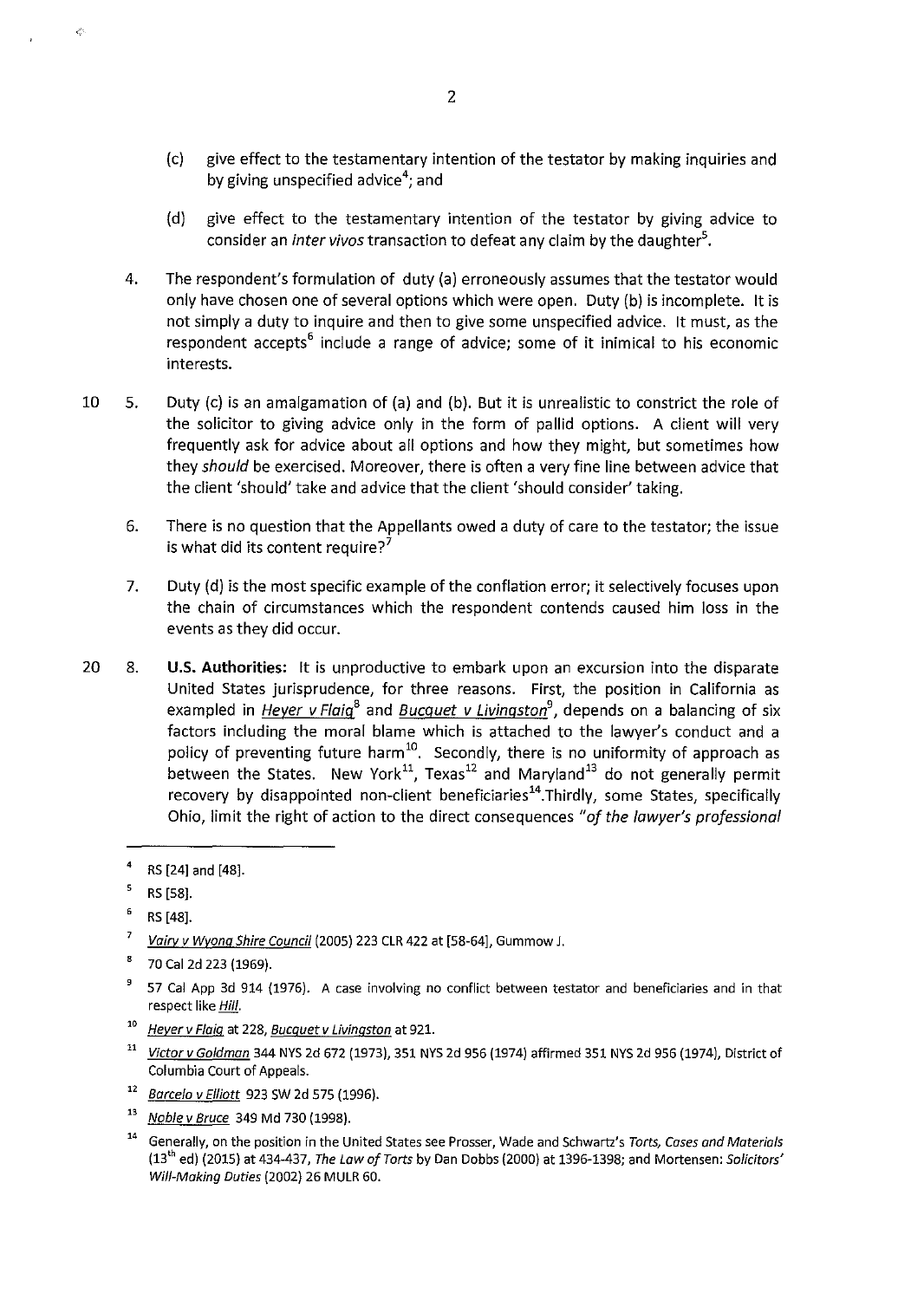*negligence (where) the testator's intent as expressed in the testamentary instrument is frustrated*"<sup>15</sup>.

- 9. **Costs relevant to content of duty:** Before a duty of care is imposed, consideration must be given to what is required to reasonably discharge that duty as a component of the "totality of the relationship between the parties"<sup>16</sup>. Contrary to RS [44], cost is a very realistic consequence associated with the proper discharge of the duty: what is the client required and prepared to pay, to advantage the beneficiary?
- 10. **The coextensive duty of care to the Respondent:** The formulation of the coextensive duty at [47] begs the essential question: what advice was required to be given in the 10 circumstances? It is unrealistic and unworkable to impose a duty of the kind formulated by the respondent in the hope that it will restrict the solicitor to giving advice only about options. The solicitor is likely to be called upon to give advice and express an opinion about the appropriate courses the testator should or should consider taking, including those to the economic detriment of the beneficiary to whom it is said the coextensive duty is owed.
- 11. The respondent's submissions are inconsistent. He accepts that it was open to the appellants to give advice inconsistent with his economic interests<sup>17</sup>. He then seeks to avoid the fundamental question of conflict of interest, and lack of coincidence of interests, by postponement to a later point in time: *"If the solicitor had not breached*  20 *his duty" 18•* 
	- 12. The duty question is not capable of segmentation in this way: the conflict arises and is apparent from the outset. The solicitor may advise the testator not to create a joint tenancy over the properties. Alternatively, the solicitor may advise that a substantial bequest be made in favour of the daughter. Such advice clearly conflicts with the economic interests of the respondent as beneficiary. It is the lack of coincidence, caused by such conflicts, which is fatal to the respondent's formulation of the duty of care said to be owed to him, no matter which version is accepted.
- 13. The respondent underestimates the role of the solicitor at [53]. It is entirely likely that a solicitor will be called upon to do more than suggest options; that is, to give advice 30 not only as to what might be in the best interests of the testator, but, depending on circumstances, what *is* in the best interests of the testator, having regard to his moral obligation pursuant to the TFM Act, and by the new duty, the solicitor may also need to have dealings with the beneficiary<sup>19</sup>
	- 14. **Public policy:** The proposed duties to testator and non-client beneficiary are incoherent with the familial/moral policy considerations underpinning the TFM legislation. The moral obligations of the just and wise testator are so fundamental that

3

<sup>&</sup>lt;sup>15</sup> Schreiner v Scoville 410 N.W. 2d 679 (987) at683.

<sup>&</sup>lt;sup>16</sup> King v Philcox [2015] HCA 19, (2015) 89 ALJR 582 at [80] per Nettle J.

 $17$  RS [48].

 $18$  RS [51].

<sup>&</sup>lt;sup>19</sup> Appellants' submissions at (47-48).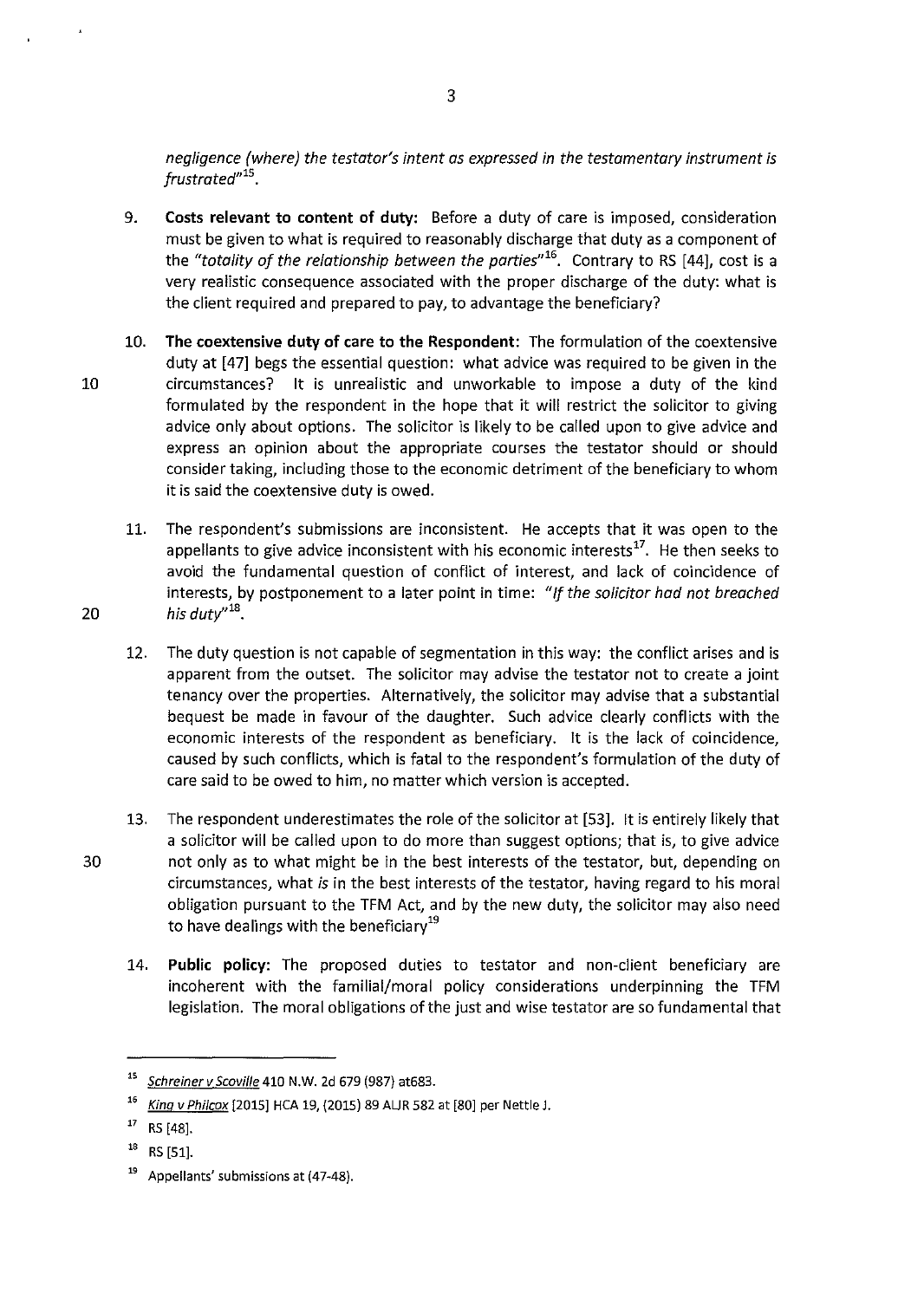they cannot be contracted out of $^{20}$ . But the solicitor is now under a new duty both to advise the testator of the importance of his moral/familial obligations, recognised by the law and also to advise his client that he should consider and, depending on the circumstances, in fact should adopt a course to avoid those same familial/moral obligations.

- 15. The revenue and other legislation referred to by the respondent are not underpinned in policy considerations based on fundamental moral obligations and family relationships.
- 16. **Inconsistency and incoherence:** The economic interests of the respondent are 10 inseparable from the formulation of the duty of care for which he contends. It is not a question of acting for the respondent; the issue is whether in discharging the putative duty of care, a solicitor can freely give advice to his or her client which may impact on the beneficiary to whom such duty is owed. The duty recognised in *Hill v Van Erp* was capable of being discharged only in the interests of both the testator and the beneficiary: the duty in this case was capable of being discharged in ways which did not benefit or advance the economic interests of the respondent.
	- 17. **Causation:** The appellants did not contract with the respondent to provide him with the opportunity of gain or loss avoidance. For this reason the contract cases are of little assistance $^{21}$ .
- 20 18. In some cases it is readily apparent that the lost opportunity is itself of value; for example, where a solicitor negligently fails to commence an action for damages for personal injury, within time $^{22}$ .
	- 19. In this case, the respondent's claim of lost opportunity must be categorised as a form of loss in itself; otherwise he had no claim. The respondent was required to prove, on the balance of probability, in order to discharge his causation onus conformably with sections 13 and 14 of the Civil Liability Act 2002, loss of the opportunity of an outcome better than he in fact achieved.
- 20. The respondent draws attention to a passage from McGregor on Damages, which identifies, as a second element, proof on the balance of probabilities that "the 30 claimant has lost the particular chance"*23•* 
	- 21. In this case the evaluation of the chance of a better outcome depended upon a hypothetical assessment of decision-making by the testator. That chance may never have eventuated. The range of hypothetical outcomes at least included:
		- (a) do nothing, and let a judge make a determination in the event that the daughter prosecuted a TFM Act claim;

 $\sim$   $\epsilon$ 

Liebermann v Morris (1944) 69 CLR 69.

 $^{21}$  Tabet v Gett (2010) 240 CLR 537 at [47], Gummow ACJ and [124], Kiefel J.

<sup>&</sup>lt;sup>22</sup> Kitchen v Royal Air Force Association (1958) 1 WLR 563, (1958) 2 All. E.R. 241; and Johnson v Perez (1988) 166 CLR 351.

<sup>&</sup>lt;sup>23</sup> RS [93]. This is a reference to the 18th edition. The corresponding passage in the 19th edition (2014) is at [10-045), page 374.